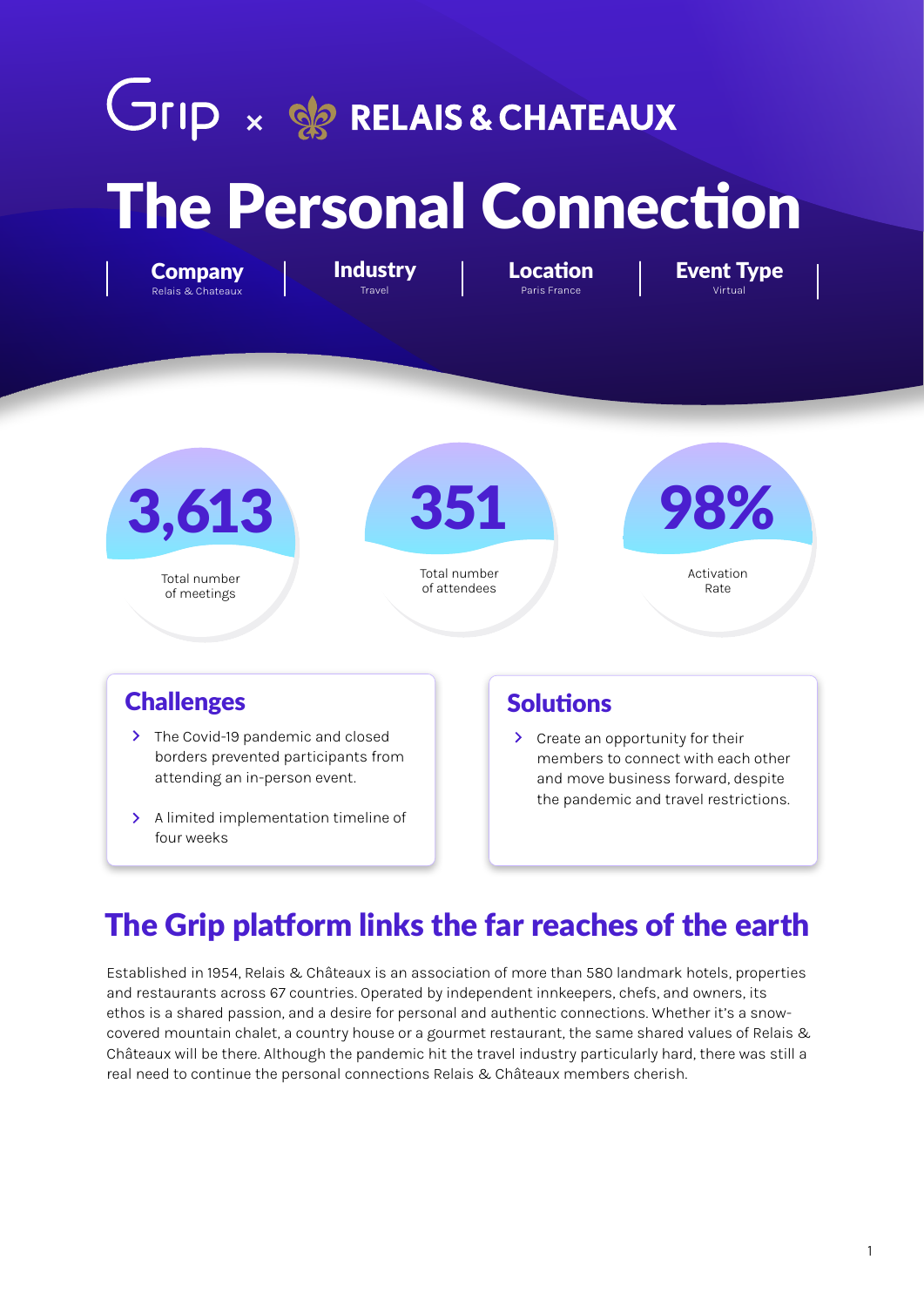## Grip's proven track record

Knowing the importance of face-to-face member events, Relais & Châteaux looked for alternatives that could replicate those personal experiences at their virtual trade show in May 2021. Being their first fullyvirtual event, selecting the right technology partner was imperative.



Relais & Châteaux first heard of Grip at the virtual Brownell Travel conference, an event hosted on the Grip platform in November 2020. Impressed by the capabilities of Grip's technology and having experienced it first-hand, the team felt confident they were getting a polished and professional offering for their guests.

#### A very receptive audience

The event was a success. With borders still closed, Grip's platform facilitated the creation of personal and authentic connections between Relais & Châteaux members and 351 travel agents and buyers from all over the world.

The platform's networking and matchmaking capabilities enabled successful meetings and connections at the Relais & Chateaux first virtual trade show. The participant activation rate reached 98% and attendees were very receptive to the new virtual event experience. Meanwhile, exhibitors were highly engaged throughout the event, reaching an astounding 100% activation rate. The virtual event format generated 3,472 connections between participants, an average of 13.5 connections per attendee, and a total of 3,613 meetings were initiated with an acceptance rate of 63%. All positive signs for future virtual events.

Grip's white label capabilities provided a highly branded virtual experience fully aligned with Relais & Châteaux identity. "The members liked how the Grip platform was completely customized to reflect our brand", said David.

A post event survey conducted by Relais & Châteaux found that attendees appreciated the level of professionalism achieved with the new event format and 96% of sellers rated the event four out of five or higher.

 $\epsilon$ 

The members liked how the Grip platform was completely customized to reflect our brand

**SO RELAIS & CHATEAUX** 

*David Woodward Director of global sales at Relais & Châteaux*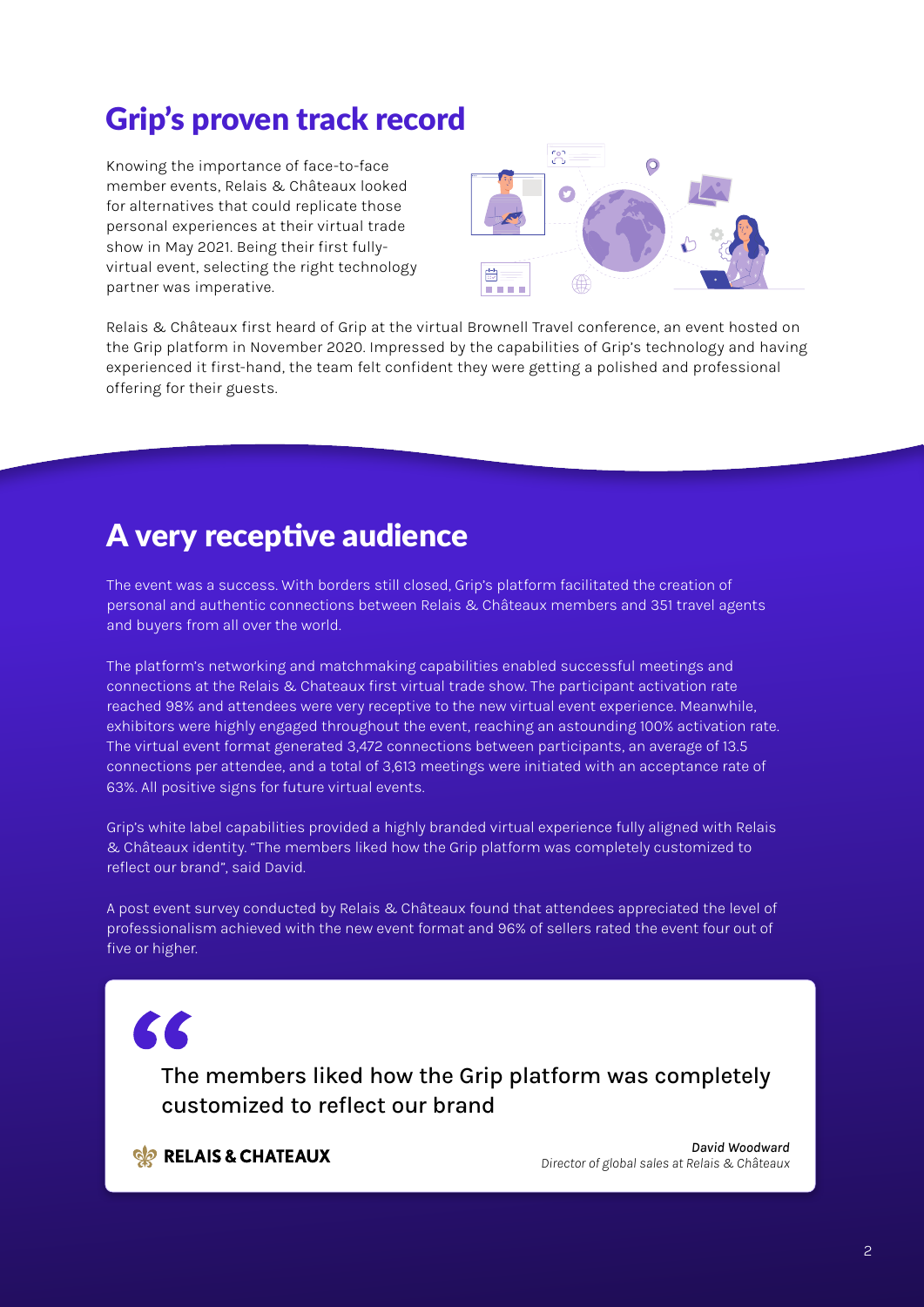## Future trade shows

Pre-pandemic, the costs associated with attending face-toface events typically resulted in fewer attendees. This year, however, eliminating travel was perfectly in line with the event's sustainability theme. "We had already decided on a sustainability theme before bringing Grip onboard, so it was a natural fit," said David.

The inaugural virtual trade show provided the Relais & Chateaux team with the unique opportunity to meet with sellers from all over the world, which was always a limitation of previous face-to-face events.

Nonetheless, having gone through the experience of delivering a fully virtual event in partnership with Grip has made the team at Relais & Châteaux a lot more confident about the future of its events. The world is still in a state of flux with the pandemic. It's likely we'll continue to have a virtual element at our events for the next couple of years, added David.

#### Case Study Overview

#### Results

- > Number of attendees: 351
- $\mathbf{\Sigma}$ Activation rate: 98%
- Total number of meetings: 3,613
- Acceptance rate: 63,33% (avg per benchmarks 62%)
- Chat usage per user: 93% (this was helpful with connections)
- Teams activation rate: 100% (all exhibitors were active and engaged)
- > Number of connections: 3472 (13,5 connections per user (avg per benchmarks 2.1))
- > Number of sessions views: 155 unique viewers for 2 sessions